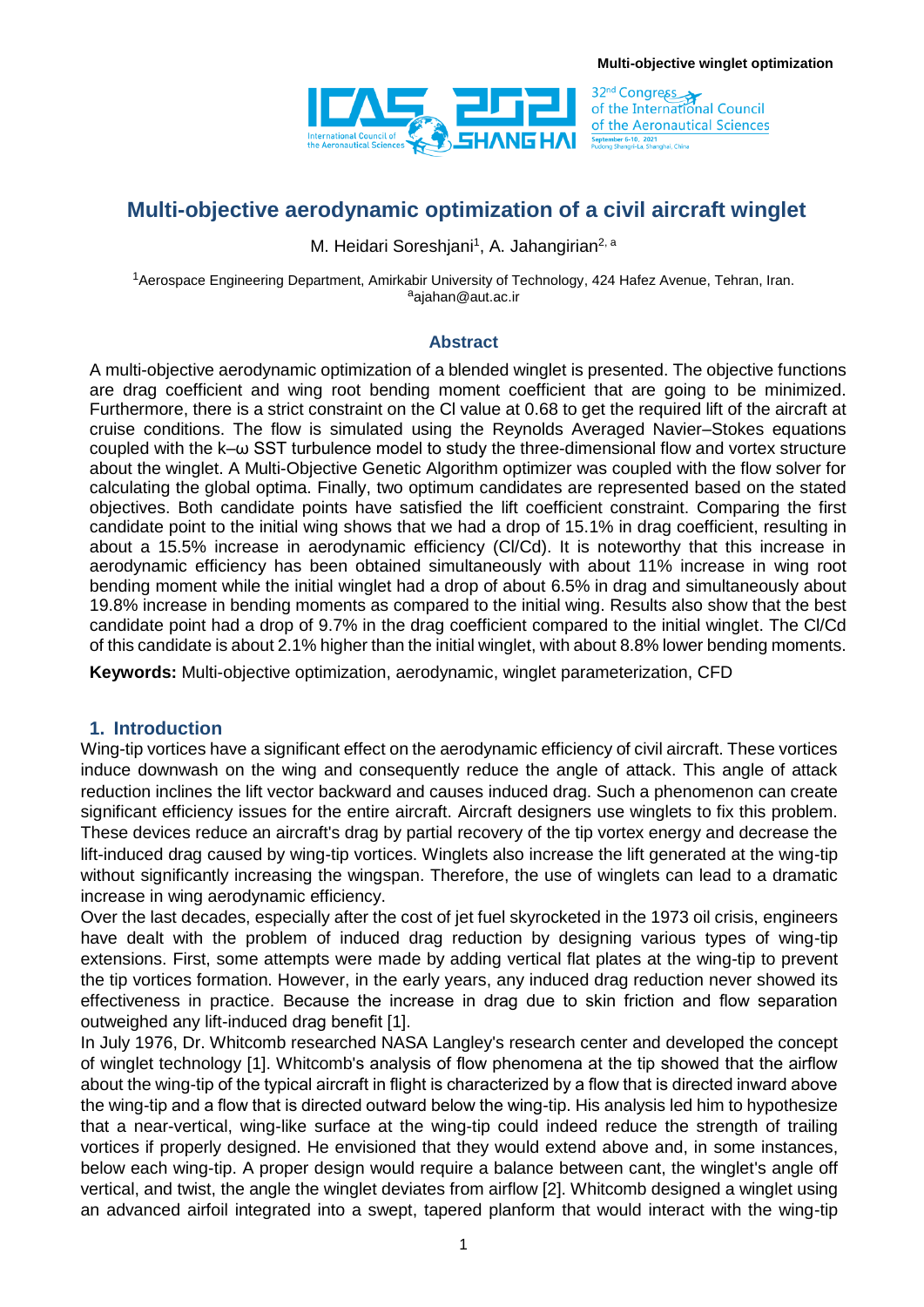airflow to reduce drag. In Whitcomb's report, published in 1976, he found that previous experimenters had primarily observed the fact that winglets would create more significant moments on the wings, requiring heavier wing-support structures to accommodate. One must be careful that flow separation did not occur at any critical speeds, either on the winglet surface or at the winglet-wing junction [3].

In 1994 Aviation Partners Inc. developed an advanced design of winglets called blended winglet. Louis B. Gratzer [4] has the patent for blended winglet. Blended winglets are merely designed to arise (or blend) naturally out of the wing in a smooth fashion to reduce interference drag at the wing-winglet junction, as seen in Whitcomb's winglet. Aviation Partners Inc. and Boeing Company made a collaboration in 1999 for the design of advanced blended winglets. The developed winglets were retrofitted in B737.

Many parameters influence the design of the blended winglets. Length and cant angle are two of the most significant parameters impacting the winglet performance [5]. As a general rule, the larger the length of the added device, the more significant the reduction in induced drag, but that improvement is partially limited by the increase in other drag components such as viscous or wave drag. Moreover, adding a wing-tip device increases the structural loads, particularly the bending moments, resulting in added weight due to the necessary wing reinforcement and the winglet weight itself. As Takenaka et al. [5] showed, high cant angles lead to increased interference and increased wave drag, even when blending is present but reduces the wing bending moments, hence the weight. On the other hand, low cant angle winglets add to the total lift and allow the aircraft to fly at a lower angle of attack, thereby reducing its induced drag but at the cost of higher bending moments. The choice of these two parameters results from a trade-off between different drag components and structural weight.

The twist angle controls overall loading on the winglet and affects the load distribution on the main wing. Because of the inflow angle at the upper wing-tip, the winglet must be twisted out to reduce its effective angle of attack. It also leads to that the winglet starts to stall after the wing stalls. The optimal twist-out angle depends on the inflow angle at the tip and the required winglet angle of attack for optimal span-wise lift distribution, corresponding to the minimum induced drag. The Boeing 737NG winglets were first designed without a twist-out angle, which resulted in high induced drag reductions but high bending loads. The winglet was later twisted out 2 degrees to reduce the loads; this increased the induced drag but decreased other drag components such as wave and profile drag, compensating the induced drag benefit loss [6]. Additional twist can be added to the winglet to achieve the desired lift distribution but is not generally required [1].

For aerodynamic efficiency, the winglet must be tapered in the same way a wing would be [1]. Also, the winglet sweep has effects on tailoring the load distribution. It can be similar to that of the original wing not to alter its effectiveness in its flight condition.

In the blended winglets, the junction between the wing and winglet is significantly rounded ("blended"). There is no discontinuous change in chord within the blending region, and the chord decreases smoothly. The use of a large smooth fillet between the wing-tip and winglet root reduces the induced drag benefit compared to a sharp canted winglet [7], but the benefits in terms of viscous drag and reduced interference [7, 8].

Finally, it should be mentioned that all these critical parameters affect winglet aerodynamic performance, and it is so complicated to take into account their effects simultaneously in winglet design. That is where CFD could help by enabling fast parametric configuration studies, and these CFD computations should be coupled with an optimization method to achieve optimum design parameters. In this work, the use of a blended type winglet appeared as a good choice for retrofitting a regional jet due to its simplicity and to the fact that this concept has been successfully used for many aircraft, especially in similar aircraft classes.

## **2. Winglet shape modeling and parameterization**

Modeling and parameterization are the first steps in engineering optimization. It is essential for modeling to have the ability to reproduce new geometries quickly, in an automated way, without failure, and to be flexible enough to generate diverse geometries. To get these features, we use ANSYS Design Modeler, which is a parametric feature-based solid modeler.

As shown in figure 1, the blended winglet is modeled in four segments in which all segment joints are in a unified direction: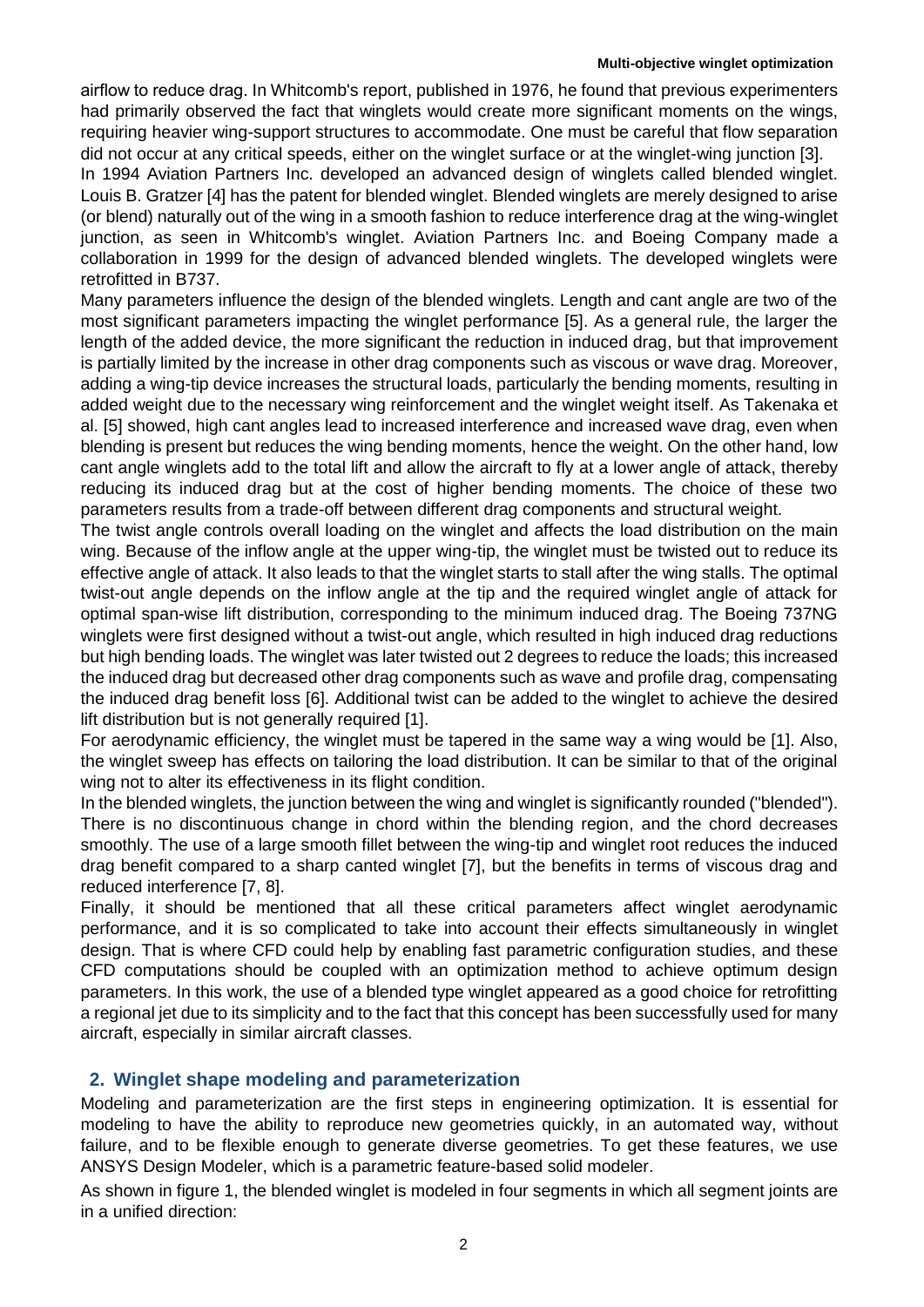- 1- Wing extension
- 2- Transition segment
- 3- Winglet
- 4- Winglet cap

The wing extension keeps the same wing taper ratio. The transition segment connects the wing extension smoothly to the main body of the winglet. In this segment, wing-tip airfoil also changes to a symmetric airfoil. At the end of the transition segment, the body of the winglet extends with specific features. Finally, a cap inspired by the conventional blended winglets fills the end of the winglet segment.



Figure 1 - Wing and initial winglet configuration.

Parameterization helps to execute a set of operations repeatedly with a different set of values. Important features, such as lengths, angles, and diameter of the fairing, can be made parametric. The parameters can be linked with design exploration to perform a direct optimization.

In this modeling, the blended winglet geometry is parameterized with six parameters (Figure 2):

- 1- Winglet length
- 2- Sweep back
- 3- Cant angle
- 4- Taper ratio
- 5- Twist angle
- 6- Radius of transition

To maintain the lift distribution unchanged, it may be necessary to adjust parameters such as the angle of attack. So, in this optimization, the angle of attack is selected as the 7<sup>th</sup> parameter. **Error! Reference source not found.** indicates the lower and upper bound for each input parameter. A wide range is defined for every parameter in this optimization to ensure no intervals have been lost.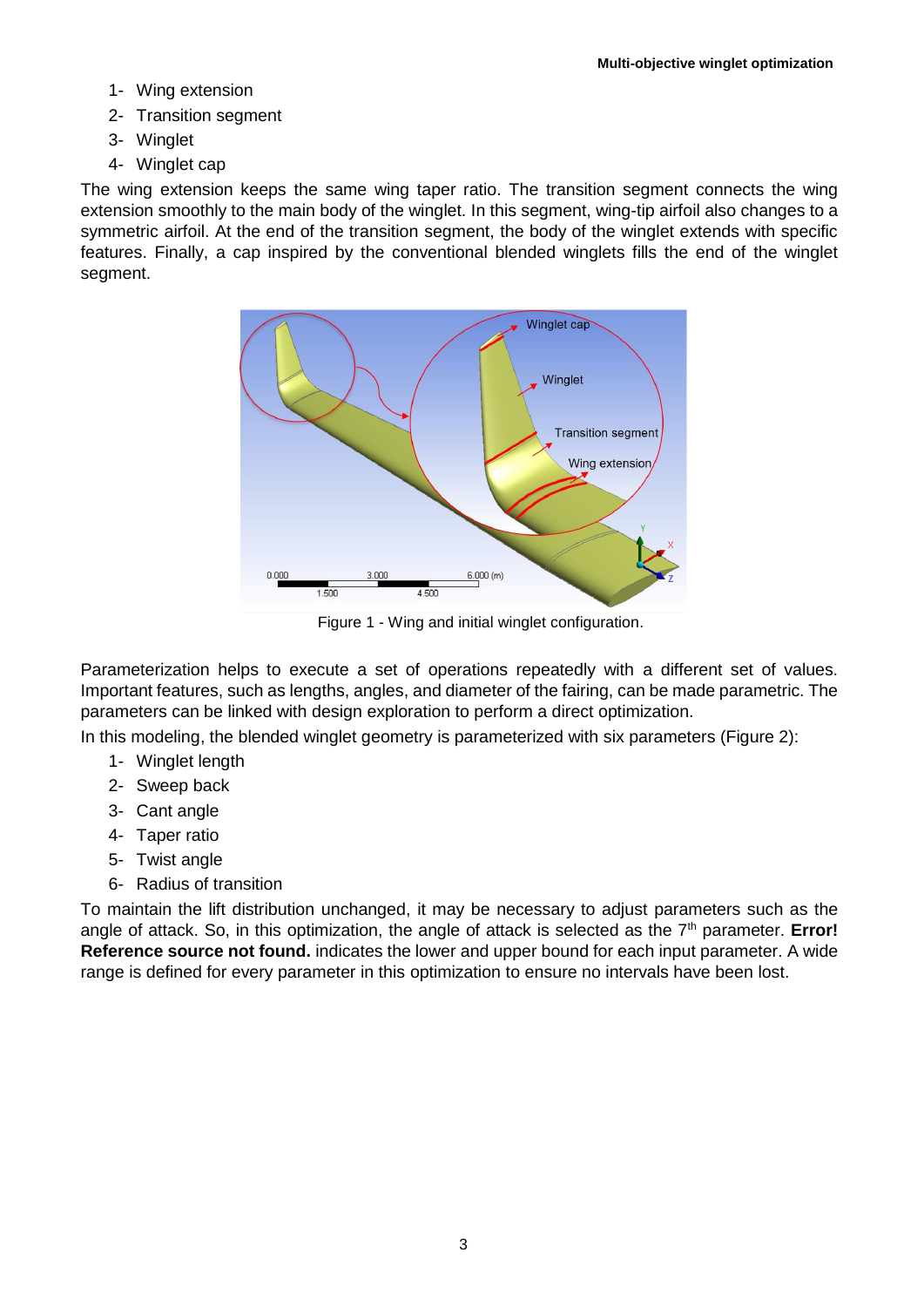

Figure 2 - Geometric parameters of the blended winglet.

| Name                     | Lower Bound | <b>Upper Bound</b> |
|--------------------------|-------------|--------------------|
| Sweep Back (m)           | 0.7         | 2                  |
| Cant Angle (degree)      | 45          | 80                 |
| Length (m)               | 0.5         | 2                  |
| Transition Radius (m)    | 0.8         | 1.4                |
| <b>Taper Ratio</b>       | 0.15        | 0.4                |
| Twist Angle (degree)     | $-10$       | O                  |
| Angle of Attack (degree) |             | っ                  |

### **3. Mesh Generation**

The grid significantly impacts solution accuracy, the CPU time required, and convergence rate (or lack of convergence). In this project, we construct a hemisphere at a radius of 100 meters for the fluid domain. A high-quality hybrid mesh is generated to capture the flow details, especially in critical regions around the winglet. Figure 3 indicates the generated mesh for the fluid domain, which is achieved by applying boundary layer inflation mesh near solid walls, and tetrahedral mesh to fill the rest of the domain. The generated mesh has 1718577 nodes and 5704685 elements with a maximum skewness of 0.94. This mesh can be generated quickly and automatically for new geometries generated during the optimization process.

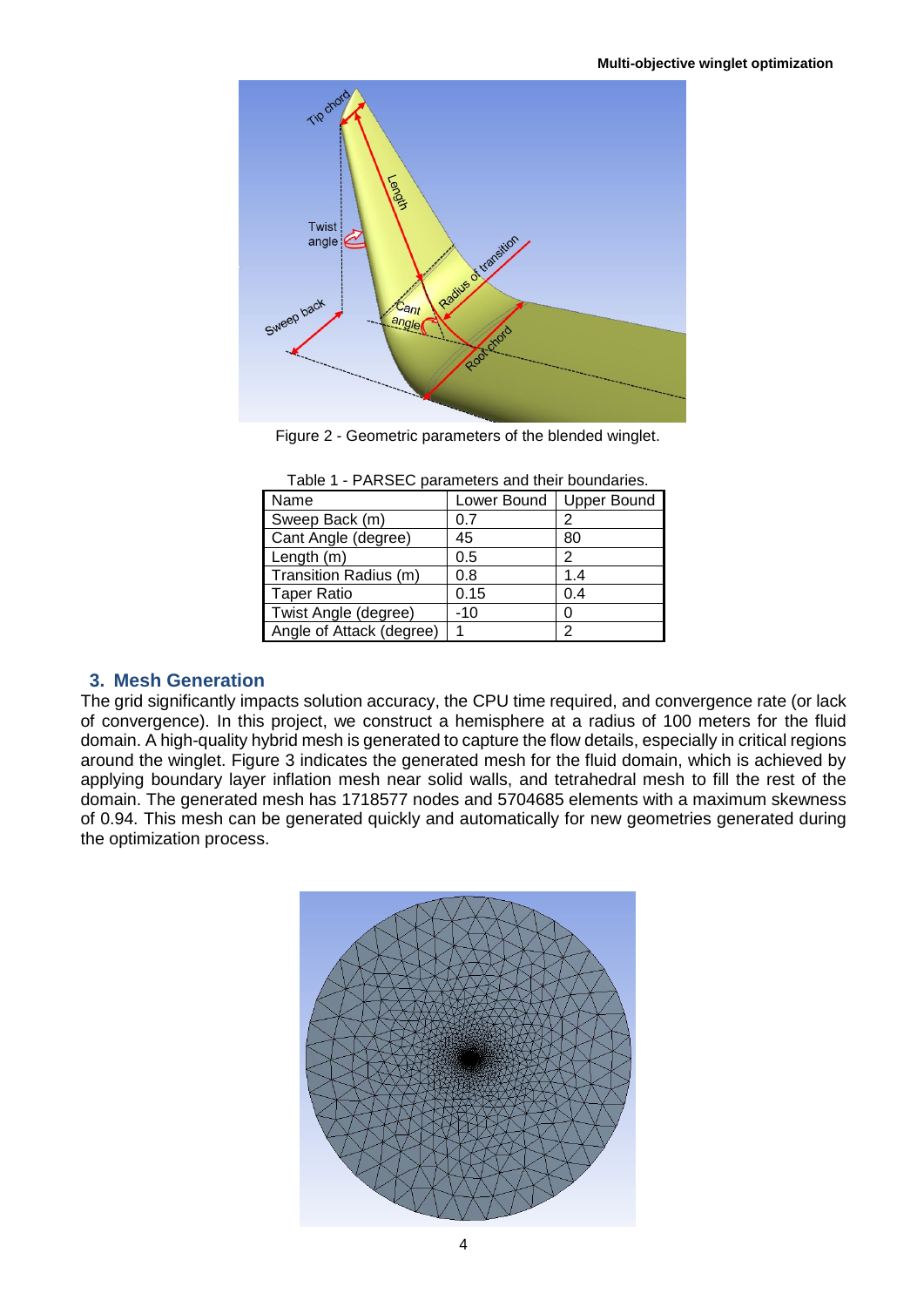

Figure 3 - The generated mesh for the fluid domain.

## *4. Objective Function Evaluation by CFD*

Computational Fluid Dynamics (CFD) is a computer-based tool for simulating the behavior of fluid flow. It works by solving the equations of fluid flow (in a particular form) over a region of interest, with specified boundary conditions. The equations describing momentum, heat, and mass transfer are known as the Navier-Stokes equations. ANSYS CFX solves these unsteady equations in their conservation form. k-omega SST is used as a turbulence model in this project to accurately predict the onset and the amount of flow separation under adverse pressure gradients. The equations relating to fluid flow are closed numerically by the specification of conditions on a domain's external boundaries. It is essential to set boundary conditions that accurately reflect the actual situation to obtain accurate results. For this purpose, we define four boundary conditions as follows:

- 1- Inlet: Fluid just can flow into the domain.
- 2- Opening: Fluid can flow both in and out of the domain.
- 3- Symmetry Plane: A plane of both geometric and flow symmetry.
- 4- Wall: Impenetrable boundary to fluid flow.

Figure 4 indicates how these boundary conditions applied to external boundaries of the domain.



Figure 4 - Boundary conditions.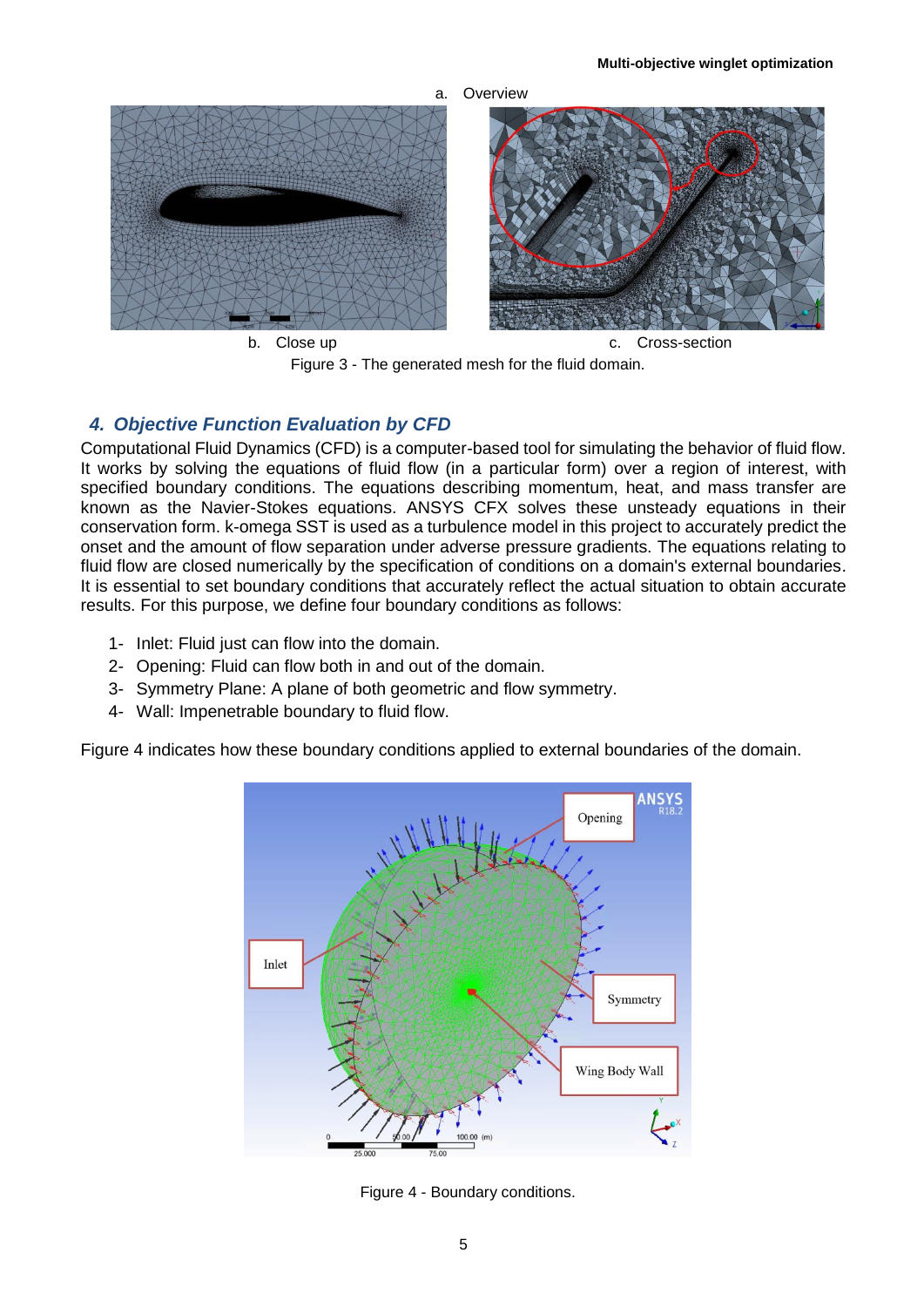## **5. Optimization**

## 5.1. objectives and Constraints

In this work, two objective functions are considered for aerodynamic optimization of a regional jet winglet:

- 1- Minimize Cd
- 2- Minimize Cm

Minimizing Cd is the main objective and has higher importance and minimize Cm is a secondary objective with lower importance that will be imposed to minimize structural costs. Furthermore, there is a strict constraint on Cl value, and it should be greater than or equals to 0.68, as requested by the employer.

#### 5.2. Optimization Method

Multi-objective optimization techniques find the "best" possible designs are obtained from a sample set given the objectives. A good design point is often the result of a trade-off between various objectives; hence, exploring a given design cannot be performed using optimization algorithms that lead to a single design point. In this case, the objective functions are conflicting, and there exists a number of Pareto optimal solutions.

Multi-Objective Genetic Algorithm (MOGA) is the most famous multi-objective optimization method for engineering applications, and we use it as the optimization method in this project. The MOGA is a variant of the popular NSGA-II first developed by Kalyanmoy Deb [9]. It supports multiple objectives and constraints and aims at finding the global optimum.

<span id="page-5-0"></span>There are different settings in this project to define the optimization problem. In this optimization, the number of initial samples and number of samples per iteration will be 100 and 50, respectively. The fewer number in each case can lead to local optimum. Furthermore, default settings for maximum allowable Pareto percentage and convergence stability percentage will be preserved as convergence criteria. Also, we set the maximum number of iterations 20 as stopping criteria. [Table](#page-5-0) shows the summary of optimization settings.

| Method Name                             | <b>MOGA</b> |  |  |  |
|-----------------------------------------|-------------|--|--|--|
| <b>Number of Initial Samples</b>        | 100         |  |  |  |
| Number of Samples Per Iteration         | 50          |  |  |  |
| Maximum Allowable Pareto Percentage     | 70          |  |  |  |
| <b>Convergence Stability Percentage</b> | 2           |  |  |  |
| Maximum Number of Iterations            | 20          |  |  |  |
| Maximum Number of Candidates            | ิค          |  |  |  |

Table 2 - Optimization settings.

## 5.3. Optimization Results

The optimization process converged after seven iterations due to convergence stability percentage criteria. MOGA generated 393 CFD evaluations in these iterations and represented two optimum candidates. The best candidates are obtained from ranking the solution by an aggregated weighted method. Table 3 indicates these candidate points compared to the initial wing and initial winglet at an angle of attack of 2 degrees. As can be seen, the initial wing has a Cd of 0.0291, while this value decreases by 6.53 percent to 0.0272 for the initial winglet. The initial wing Cl and Cm are 0.6972, and 0.2734 and these values increase by 13.43 and 19.82 percent for the initial winglet. However, all candidate points have satisfied the lift coefficient constraint, and they have near 0.68 lift coefficient. This constraint means that they have been allowed to reduce the lift coefficient by about 8 percent in exchange for a significant drop in the drag coefficient. So candidate points 1 and 2 had a significant drop of 15.12 and 14.43 percent in drag coefficient, respectively. This means that they have about 8-9 percent lower drag coefficient compared to the initial winglet. In addition, these candidate points' aerodynamic efficiency (Cl/Cd) has increased by 15.48 and 14.15 percent compared to the initial wing. It should be noted that this increase in aerodynamic efficiency has been obtained simultaneously with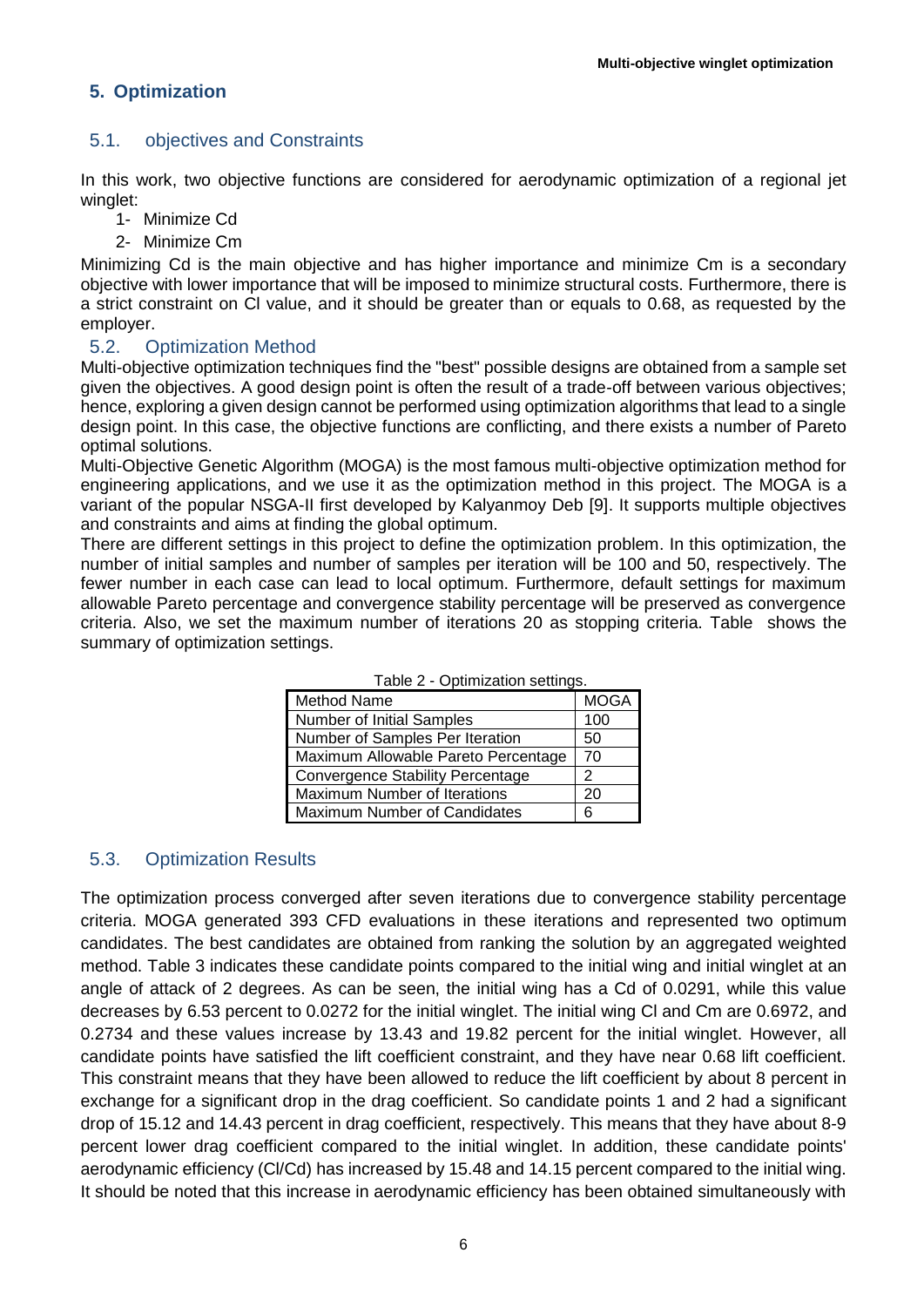an increase in bending moments of 11.04 and 8.96 percent, which is much less than the increase in the initial winglet bending moment.

A noteworthy point in comparing the two candidates is that despite the superior aerodynamic performance of the first candidate, the second candidate has a structural advantage and imposes approximately 2% less bending moment on the wing. This feature is mainly obtained due to the lower length, cant, twist, and angle of attack of the second candidate compared to the first candidate. Figure 5 indicates initial wing and winglet geometries compared to the two candidate points and their surface total pressure contour. As can be seen, the pressure contours are different as their geometries are entirely different.

|                                      | Initial Wing | Initial Winglet | Candidate Point 1 | Candidate Point 2 |
|--------------------------------------|--------------|-----------------|-------------------|-------------------|
| Sweep Back (m)                       |              | 1.4             | 1.43              | 1.94              |
| Cant Angle (degree)                  |              | 62              | 56.66             | 52.83             |
| Length $(m)$                         |              | 1.55            | 0.91              | 0.88              |
| Transition Radius (m)                |              | 0.5             | 1.12              | 1.01              |
| <b>Taper Ratio</b>                   |              | 0.33            | 0.18              | 0.17              |
| Twist Angle (degree)                 |              | $\Omega$        | $-1.29$           | $-4.02$           |
| Angle of Attack (degree)             | 2            | 2               | 1.25              | 1.17              |
| Cd                                   | 0.0291       | 0.0272          | 0.0247            | 0.0249            |
| Cd decrease                          |              | 6.53%           | 15.12 %           | 14.43 %           |
| CI.                                  | 0.6972       | 0.7380          | 0.6836            | 0.6809            |
| CI/Cd                                | 23.96        | 27.18           | 27.68             | 27.35             |
| Cl/Cd Increase                       |              | 13.43 %         | 15.48 %           | 14.15 %           |
| Cm <sub>x</sub>                      | 0.2734       | 0.3276          | 0.3036            | 0.2979            |
| $\mathsf{Cm}\times\mathsf{Increase}$ |              | 19.82 %         | 11.04 %           | 8.96%             |

Table 3 - Comparison of the parameters and results for the initial wing and the best candidate points.





Turbulent vertical structures of the flow field are visualized in Figure 6. This figure shows the iso-surface with an actual vorticity value of 50 [s^-1] that is colored with velocity in the flow field at the rear of the wing and under the cruise condition. The wake vorticity produced by the wing-tip of the initial wing is quite large and constitutes an additional drag (induced drag) that does not quickly dissipate. Both the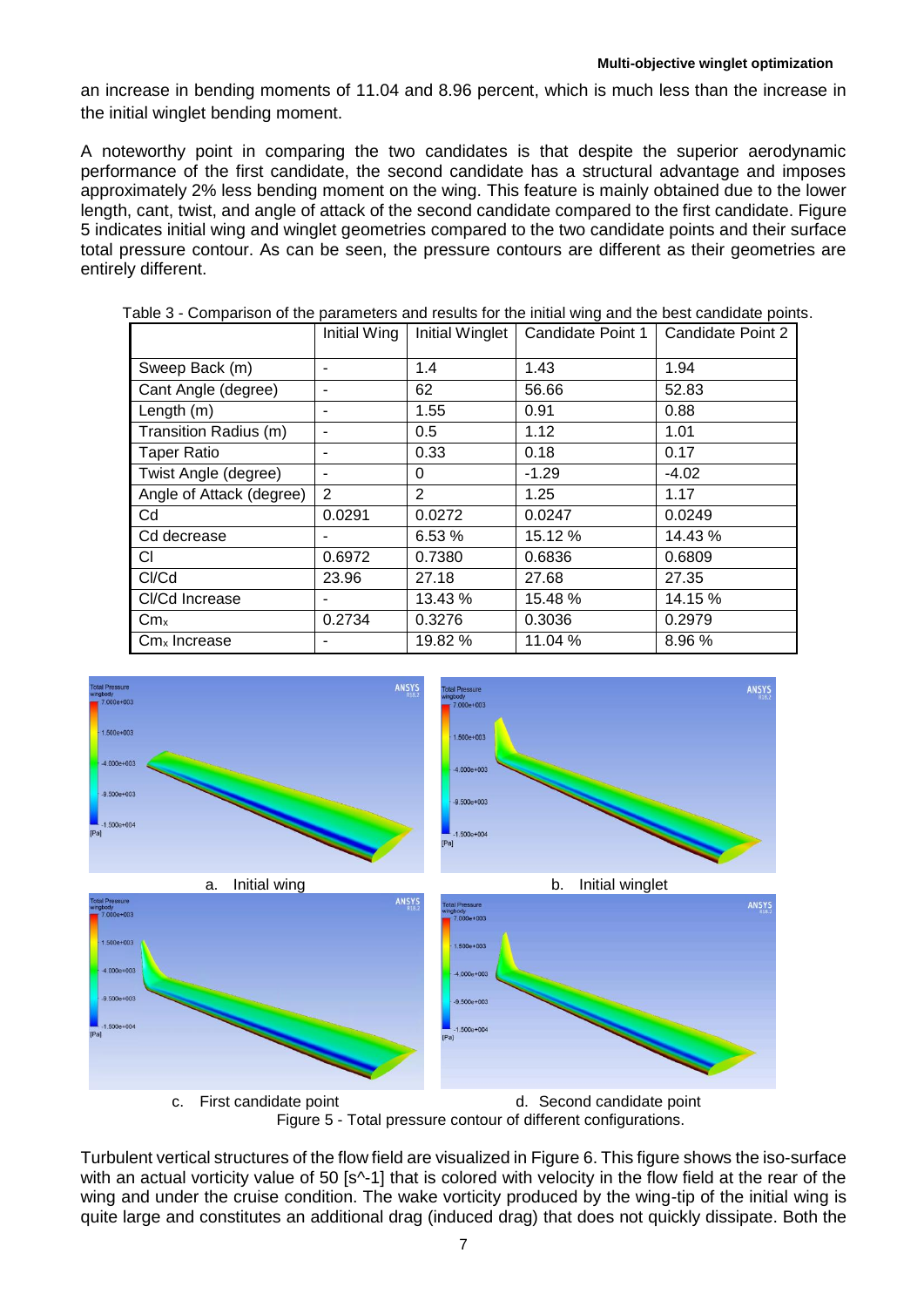wing with an initial winglet and two candidate points reduce the wake vorticity and effectively diffuse the vortex core, which helps to reduce the vortex wake of an airplane. The first candidate point configuration primarily distributes its vorticity more evenly than the initial winglet configuration and has better aerodynamic efficiency.



Figure 7 shows the trade-off study of Cd against Cm performed on the MOGA sample set. In this chart, the samples are ranked by non-dominated Pareto fronts. The first Pareto front (non-dominated solutions) is shown as blue points on the output-axis plot. Also, Pareto front 2, 3, and 4 are shown with green, yellow, and pink points. This shows which goals can be achieved and whether this entails sacrificing the goal attainment of other outputs.



Figure 7 - Trade-off chart Cd vs. Cm.

## **6. Conclusions**

In winglet optimization, the objective functions are conflicting, and the optimum design results from a trade-off between various objectives. Therefore, in this project, optimization was done with the help of MOGA. The results showed that the initial wing forms a strong vortex, somewhat weakened by the initial winglet. However, the aerodynamic performance of the top candidates was significantly improved compared to the initial winglet. Equipping the wing to the best candidate point drops 8.6% of the drag coefficient compared to the initial winglet. Cl/Cd of this candidate is about 2.1% higher than the initial winglet, with about 8.8% lower bending moments. In addition, the second candidate of multi-objective